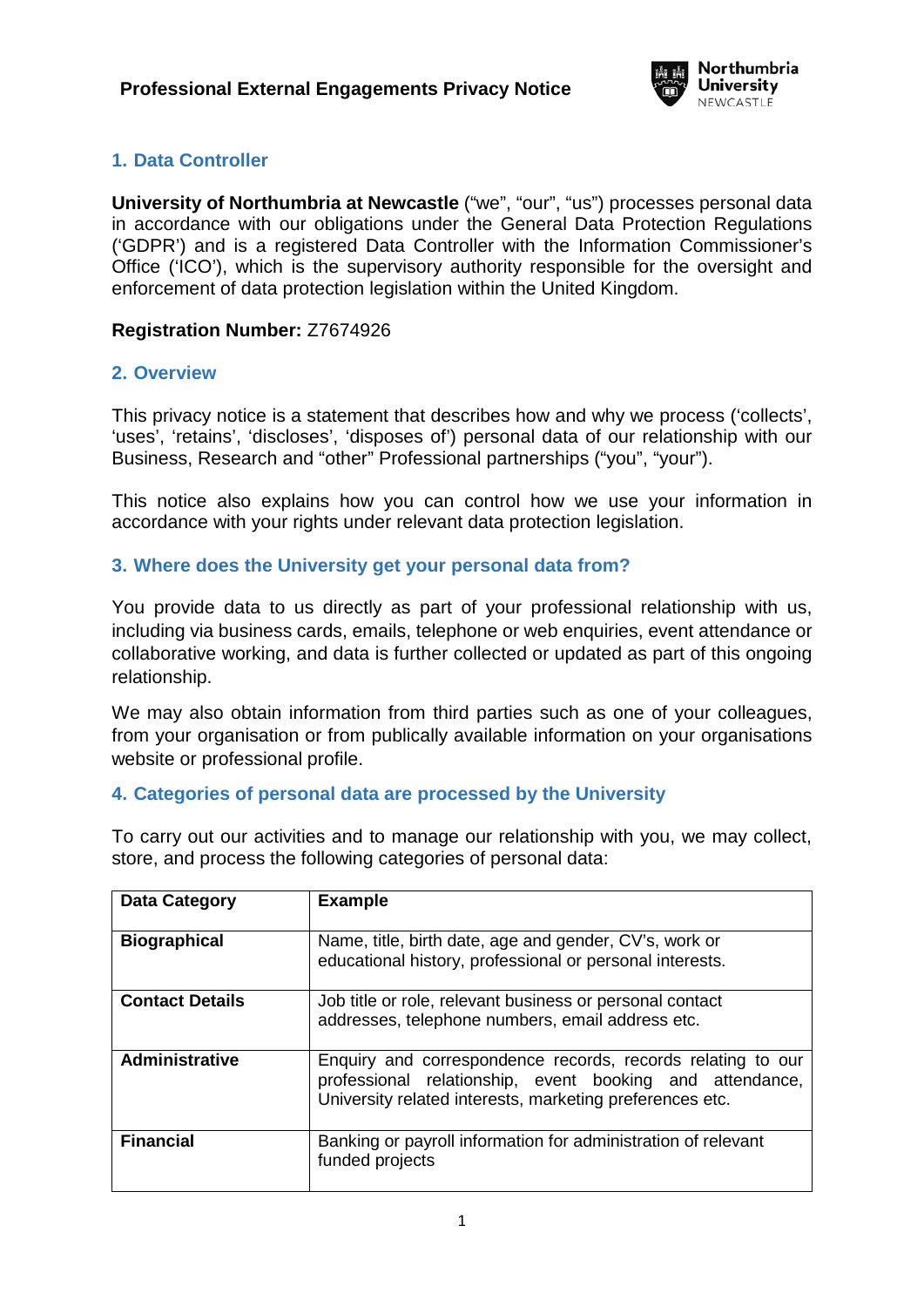

| <b>Special category</b> | Data concerning your health (e.g. relevant disability, relevant<br>("Sensitive") Personal   health issues needed to ensure your health and safety on |
|-------------------------|------------------------------------------------------------------------------------------------------------------------------------------------------|
| <b>Data</b>             | campus etc)                                                                                                                                          |

### **5. Activities we process your personal data for and the lawful basis**

Under Article 6 EU GDPR we must identify a basis for the "Lawfulness of processing" of our activities involving of your data. These are broadly described as: 'Consent', 'Contract', 'Legal Obligation', 'Vital Interests', 'Public Interest (or Public Task)' and 'legitimate interests'.

Data is required for the following activities, which have been identified as necessary "*for the performance of our contract with you"* or in the case of potential partners, *"in order to take steps prior to entering into a contract*".

- Management of projects and contracts, including commissioned and collaborative projects, educational courses, rental of facilities and consultancy.
- Registration and administration of business relationships and activities e.g. registration and invitation to events, invitation to give guest lectures or company tours.
- To respond to your enquiries, to receive and administer your application or registration, and to deal with any ongoing concerns you have.
- To process payments and for the administration and recovery of payments.
- To provide you with access to our events, facilities, services and activities.

Data is also processed for the following activities, which have been identified as necessary *"for us to comply with the law"*:

• For monitoring compliance with and enforcement of relevant policies in relation to health and safety and security (prevention and detection of crime) - including the use of CCTV, and safeguarding.

We may also process your personal data because it is necessary for our "*legitimate interests or the legitimate interests of a third party":*

- Building strategic partnerships and relationships, making connections with parties and communities interested in advancing or investigating our areas of mutual interest.
- **Managing University events.**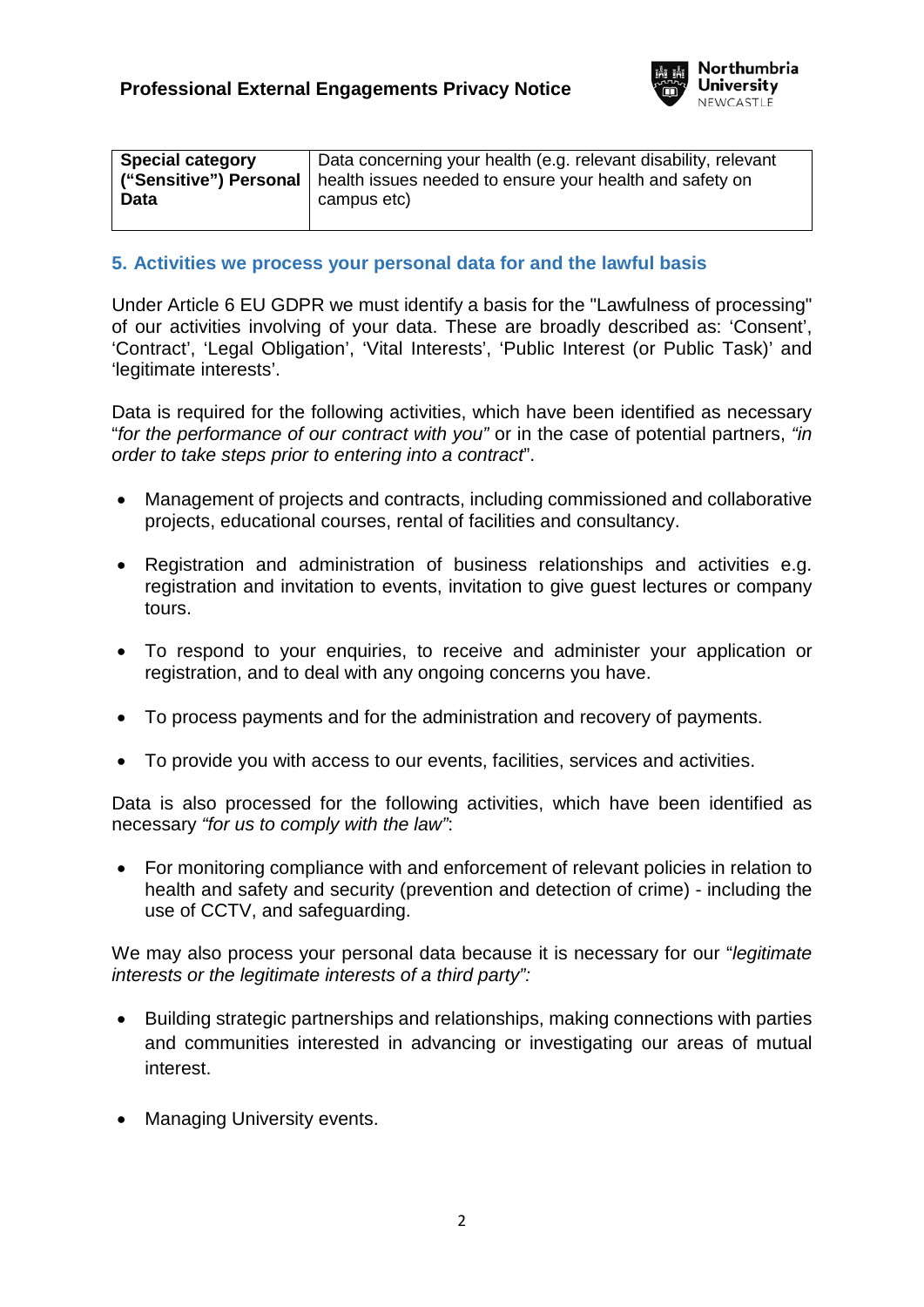

- To support our philanthropic activities and events, or to support the management of donations.
- For research and statistical analysis and to monitor and evaluate our performance and effectiveness
- To seek advice on our rights and obligations, such as where we require our own legal advice;
- In relation the "establishment, exercise or defence of legal claims" or whenever courts are acting in their judicial capacity".

### **Photography and Filming**

Photographs and videos may be taken at our events for use in communications and marketing materials, including on our website and on social media channels. Where you are not the subject of the image, i.e. if it is a "group" or "crowd" photograph, the University may use such images without requiring your consent, however, where you are the subject of the photograph, you will be asked to provide your explicit consent to use the image.

Notifications will be put up in and around these 'open' events to inform you when such photography is taking place.

You have the right to object or restrict your image being taken or used. If you would like to exercise this right, please contact us as set out below.

### <span id="page-2-0"></span>**Communications**

All communication with you, including in relation to updates to this privacy notice, will be made via the preferred method of communication that you have registered with us and you will be able to select the type of correspondence you receive.

The University will contact you in relation to events that we believe are relevant to you based upon their similar nature to your engagement with us. i.e. if you are a Law graduate, we may send you information about a Law related event.

If, at any stage, you are concerned about the content (e.g. unwanted marketing), frequency (too many) or method (change preference) of these communications, you can unsubscribe or update your preferences using the link which will be provided at the bottom of the relevant correspondence.

Should you unsubscribe from our marketing messages you will miss regular communications about our services and updates.

### **6. Sharing your Personal Data with Third Parties**

From time to time, we may be required to share limited personal data with third parties for specific purposes, including, for example, UKRI (Innovate UK, Research Councils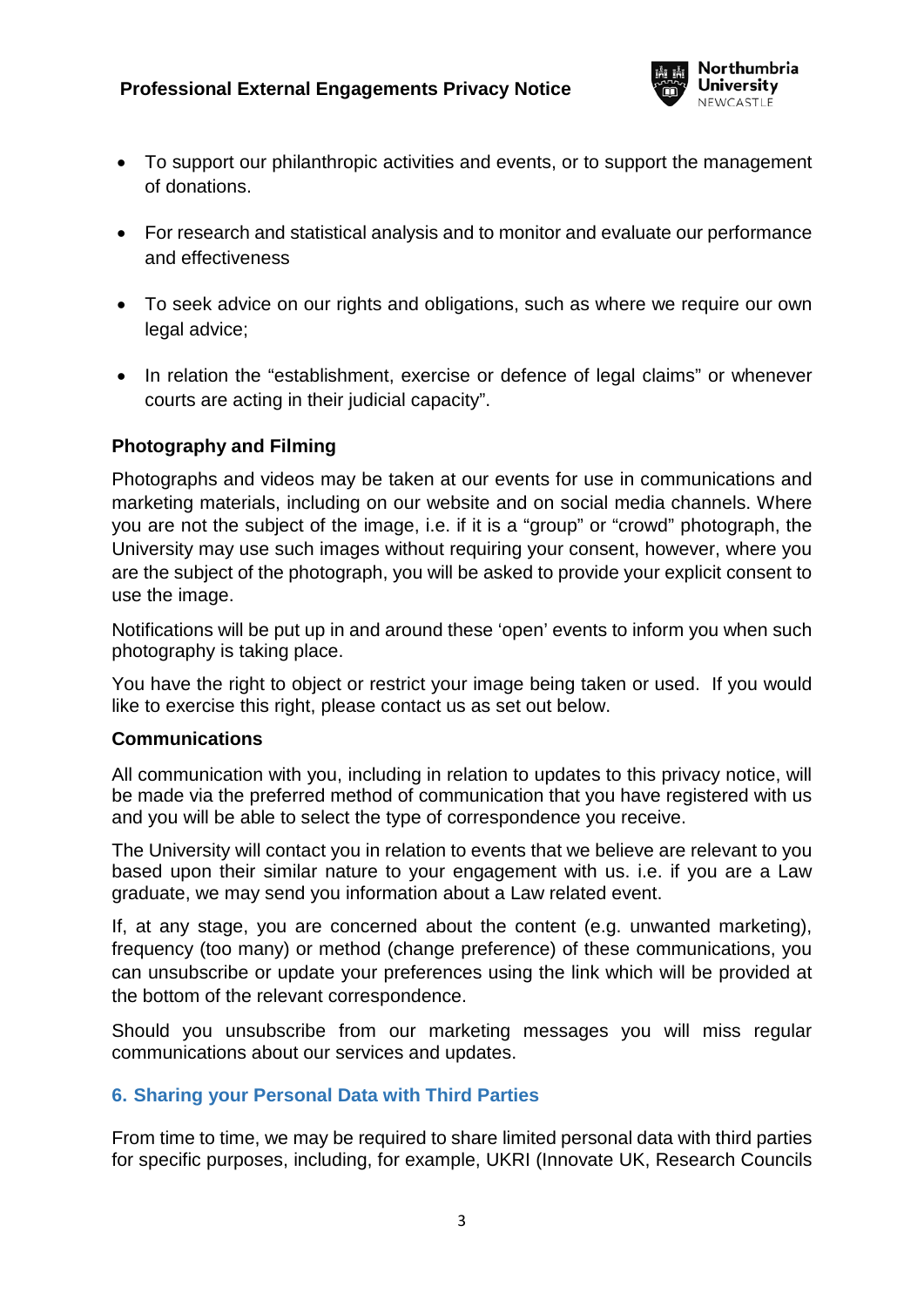

and Research England) and the KTN for the provision of Knowledge Transfer Partnership or Collaborative Projects.

On occasion the University may also be obliged to provide information to the police, local authorities or relevant government departments if it is deemed necessary under the appropriate exemption for the prevention or detection of crime.

Any other disclosures that may be required but not listed above will be in accordance with your rights and the requirements of the GDPR.

### **7. Transfers to third party countries**

Some of our IT services are hosted by organisations who may back up their data to locations based in third party countries. Where data is shared with third party countries, we ensure that these countries are either approved by the European Commission as having 'adequate protection' or we put in place 'appropriate safeguards' and contracts with these organisations, so as to maintain the security of the data and your rights under relevant Data Protection legislation.

There may also be limited sharing with organisations based in third countries for specific events, or where the nature of our relationship requires such sharing, for example as part of our global research partnerships .

# **8. How personal data is stored securely by Northumbria University**

We have implemented appropriate physical, technical, and organisational security measures designed to secure your personal data against accidental loss and unauthorised access, use, alteration, or disclosure. In addition, we limit access to personal data to those employees, agents, contractors, and other third parties that have a legitimate business need for such access.

All of our employees, contractors and volunteers with access to personal data receive mandatory data protection training and have a contractual responsibility to maintain confidentiality and access to your data is restricted to those members of staff who have a requirement to access it.

The University utilises many different storage solutions and IT systems, some of which are outsourced to third party providers. For example, email accounts are provided by the Microsoft Live@Edu service.

Where processing takes place with an external third party, processing takes place under an appropriate agreement outlining their responsibilities to ensure that processing is compliant with the Data Protection legislation and verified to be secure.

Where applicable, any credit/debit card details provided will be stored in full compliance with PCI-DSS requirements.

### **9. Automated individual decision making, including profiling**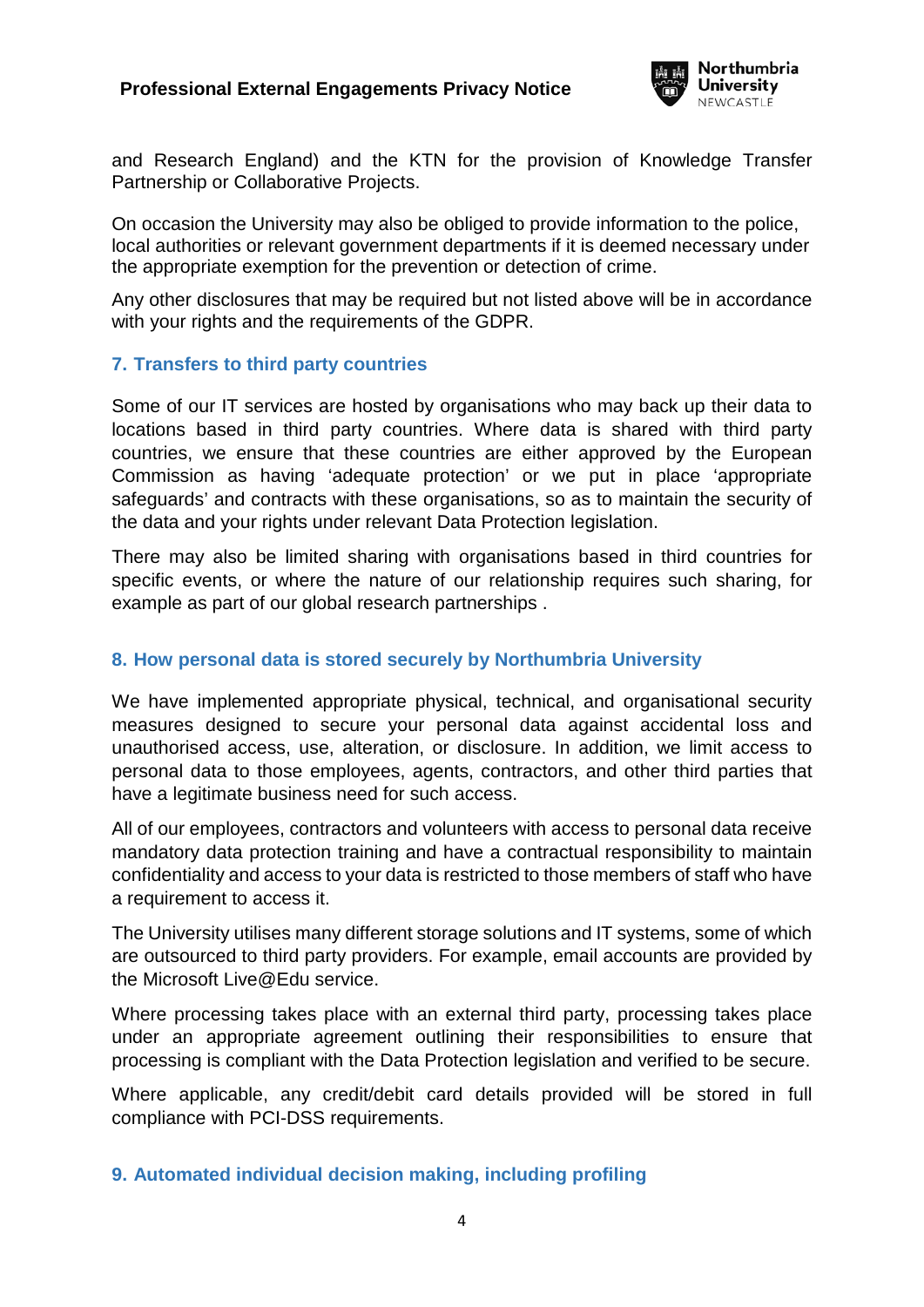

We may use "**Automated Decision Making**" (where systems make decisions about you 'automatically' without human intervention) or '**Profiling**' (where information about you is used to tailor goods or services based on your interests, movement or records of your activities) to personalise the information you receive from us. For example ensuring that you are only contacted in relation to areas of interest to you.

# **10. How long personal data held by Northumbria University**

You data is held in compliance with Northumbria University's [retention schedule,](https://www.northumbria.ac.uk/about-us/leadership-governance/vice-chancellors-office/legal-services-team/records-management/records-retention-schedule/) which is published on our [website.](https://www.northumbria.ac.uk/about-us/leadership-governance/vice-chancellors-office/legal-services-team/records-management/records-retention-schedule/) This can be summarised as:

We will keep your personal information for as long as we have a professional relationship with you. For enquiries and unsuccessful proposal developments this will be for 1 year following the completion of the enquiry or the outcome of your application.

Where we have had an ongoing relationship, we will keep your data for up to 6 years after the end of the relationship for one of these reasons:

- To respond to any questions or complaints.
- To show that we treated you fairly.
- To maintain records according to rules that apply to us.

We may keep your data for longer than if required to do so for legal reasons, or for limited research or statistical purposes for which it will be anonymised. If we do, we will make sure that your privacy is protected and only use it for those purposes.

### **11. Your Rights under GDPR**

Under the GDPR, you have [a number of rights](https://www.northumbria.ac.uk/about-us/leadership-governance/vice-chancellors-office/legal-services-team/gdpr/gdpr---rights-of-the-individual/) in relation to the processing of your personal information, each of which may apply to differing degrees' dependent upon the nature of the processing and the legal basis for it. You have the right to:

- [Be informed as to how we use your data \(via this privacy notice\)](https://www.northumbria.ac.uk/about-us/leadership-governance/vice-chancellors-office/legal-services-team/gdpr/gdpr---rights-of-the-individual/right-to-be-informed/)
- [Request access \(a copy\) of the personal information that we hold about you.](https://www.northumbria.ac.uk/about-us/leadership-governance/vice-chancellors-office/legal-services-team/gdpr/gdpr---rights-of-the-individual/right-to-subject-access/)
- [Correct inaccurate or incomplete data](https://www.northumbria.ac.uk/about-us/leadership-governance/vice-chancellors-office/legal-services-team/gdpr/gdpr---rights-of-the-individual/right-to-rectification/)
- [Request that we stop sending you direct marketing communications.](#page-2-0)

In certain circumstances, you may also have the right to:

- [Ask to have certain data 'erased by us.](https://www.northumbria.ac.uk/about-us/leadership-governance/vice-chancellors-office/legal-services-team/gdpr/gdpr---rights-of-the-individual/right-to-erasure/)
- [Request that we restrict certain processing of your personal data.](https://www.northumbria.ac.uk/about-us/leadership-governance/vice-chancellors-office/legal-services-team/gdpr/gdpr---rights-of-the-individual/right-to-restrict-processing/)
- Request that we provide any data [you submitted to us electronically be returned](https://www.northumbria.ac.uk/about-us/leadership-governance/vice-chancellors-office/legal-services-team/gdpr/gdpr---rights-of-the-individual/right-to-data-portability/)  [to you or passed to a third party as a data file.](https://www.northumbria.ac.uk/about-us/leadership-governance/vice-chancellors-office/legal-services-team/gdpr/gdpr---rights-of-the-individual/right-to-data-portability/)
- [Object to certain processing of your personal data by us](https://www.northumbria.ac.uk/about-us/leadership-governance/vice-chancellors-office/legal-services-team/gdpr/gdpr---rights-of-the-individual/right-to-object/)

In some cases, there may be specific exemptions as to why we aren't able to comply with some of the above. Where this is the case, we will explain the reasons why.